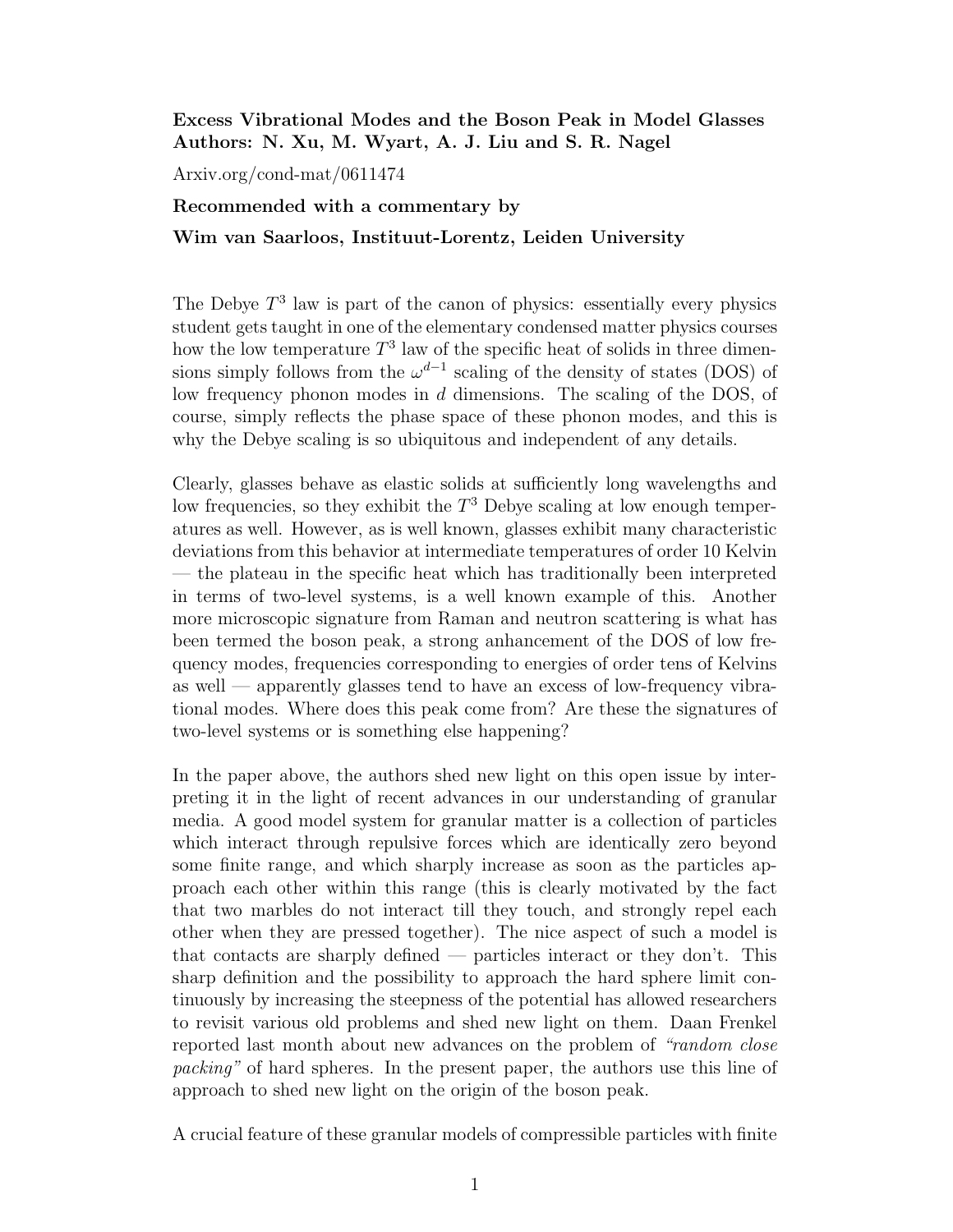range forces is that when the steepness of the potential increases or, equivalently, when the confining pressure is lowered for fixed potential, the packing approaches a marginal solid: in that limit, the solid has just enough contacts to allow the forces on each particle to balance. This can be demonstrated quite generally by comparing the number of constraints associated with force balance on each particle and with those associated with the contacts (as in the zero pressure limit two interacting particles have to be separated by precisely the interaction range of the force). At pressures small enough that the particles are only pressed weakly together, one is close to this limit: There are then more contacts than the minimum number necessary to maintain a stable solid, but the excess number of contacts remains small and the DOS is strongly enhanced: there are many low-frequency modes which can be thought of as weakly distorted analogs of the so-called "floppy modes" which Alexander introduced for underconstrained systems [1]. Wyart et al. [2] have shown that the DOS of such a solid has is *flat* beyond above some lower frequency cutoff  $\omega^*$  determined by the excess number bonds.

Thus, a natural question to ask is whether the "boson peak", the excess of low frequency vibrational modes that are observed in glasses, is simply the manifestation of the enhancement of the number of low-frequency modes in weakly constrained systems. Of course, in a system like a glass where interactions are longer-ranged and partly attractive, a sharp separation between particles that are in contact and those that are not, is impossible. Nevertheless, from the Weeks-Chandler-Andersen theory of liquids we know that in a dense liquid one can treat the weak and relatively long-ranged attractions as perturbutions about a reference system with harsh repulsive interactions. Very much along the same lines, the authors of this paper show that also in a glass-forming mixture of Lennard-Jones particles there is a well-defined division between a few strong repulsive interactions (stiff contacts) and the more numerous weaker interactions. These weaker interactions include the attractive ones, and can be treated as a correction. Even though these Lennard-Jones glasses have a high coordination number, this separation shows that the effective number of strong contacts that dominates the vibrational properties, is relatively close to the minimum needed for mechanical stability. This is an important step forward in our understanding of the boson peak.

Some of the elements of this approach are reminiscent of the old constraint theory of glasses [3], but the present approach is not limited to co-valently bonded glasses and focusses on the strongly repulsive bonds. It remains to explore these ideas for realistic models for the materials in which the boson peak has been studied experimentally, and to explore possible connections and differences with other anomalies in glassy systems. After all, the phonon energies of the boson peak correspond with thermal energies consistent with the typical temperature range of the plateau in specific heat and thermal conductivity. Thus these are probably two signatures of one and the same effect. However, although the authors do not stress this, the "floppy mode